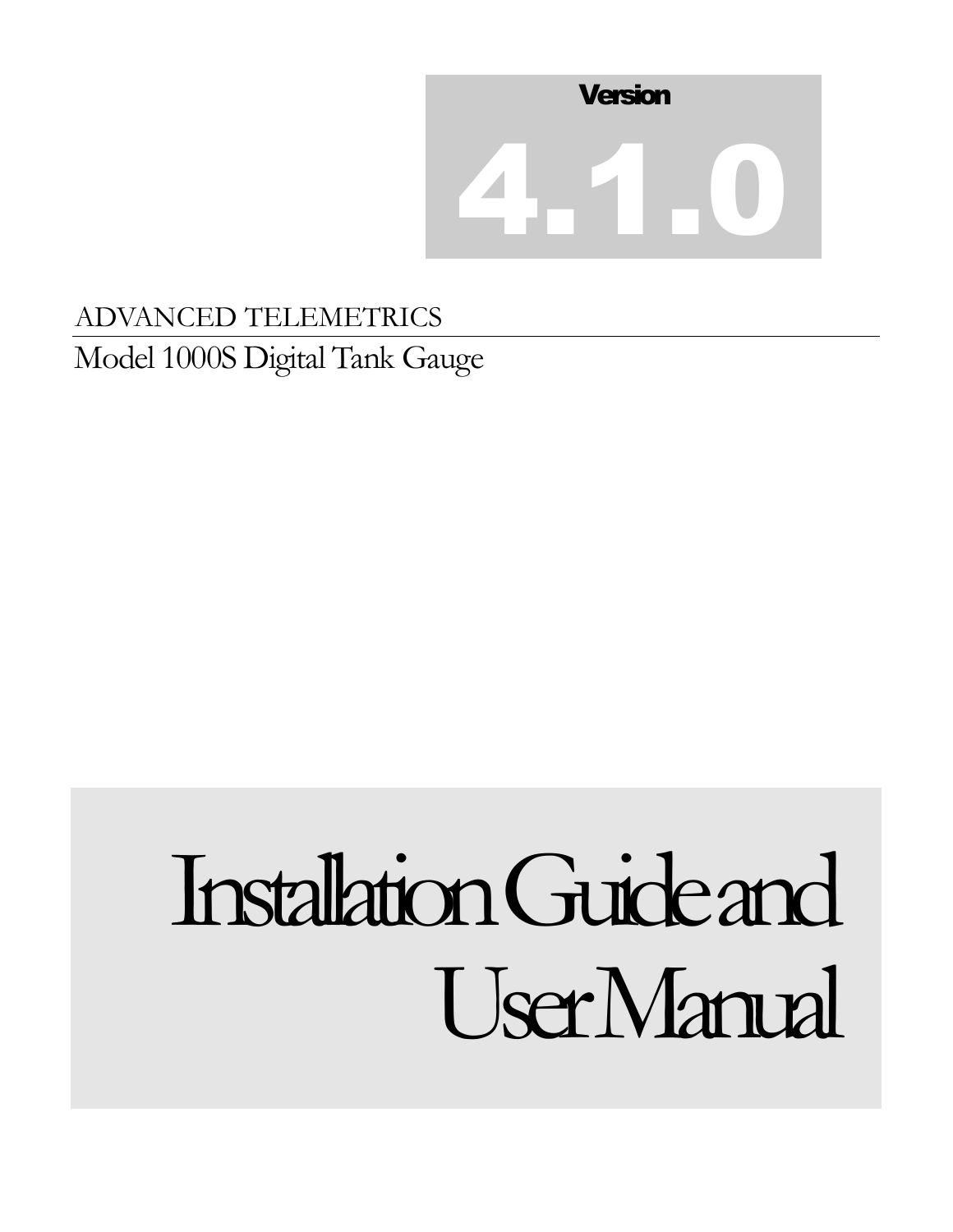**A D V A N C E D T E L E M E T R I C S – M O D E L 1 0 0 0 S D I G I T A L T A N K G A U G E**

## User Manual and Installation Guide

2013 Resource Production Co. Inc. 700 South Tucker Avenue Farmington, NM 87401 Phone 800.382.1482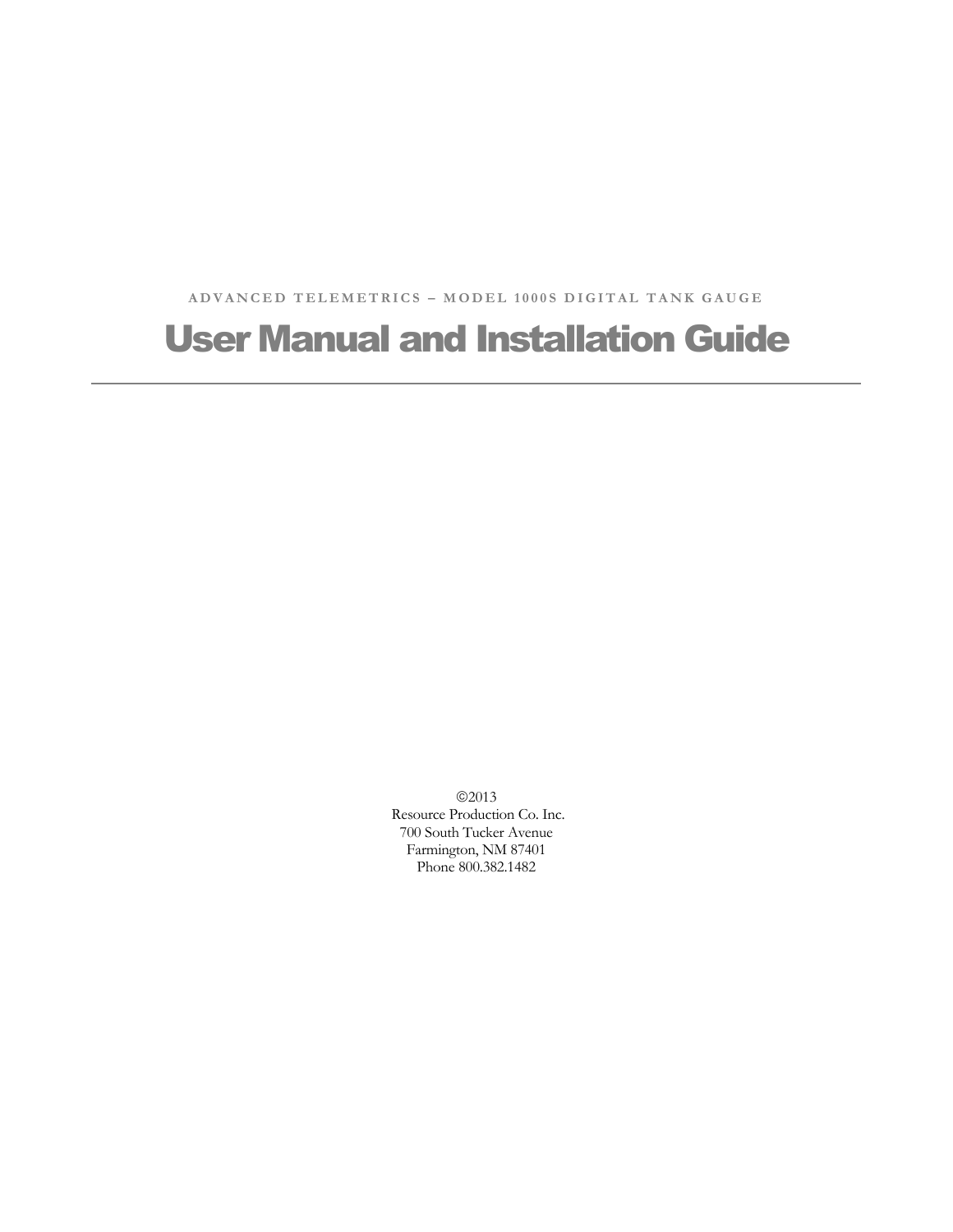## **Contents**

| Installing an Advanced Telemetrics USB to RS-485 Converter  10 |  |  |  |  |
|----------------------------------------------------------------|--|--|--|--|
|                                                                |  |  |  |  |
|                                                                |  |  |  |  |
|                                                                |  |  |  |  |
| Appendix H: Hardwired Troubleshooting/Support 14               |  |  |  |  |
|                                                                |  |  |  |  |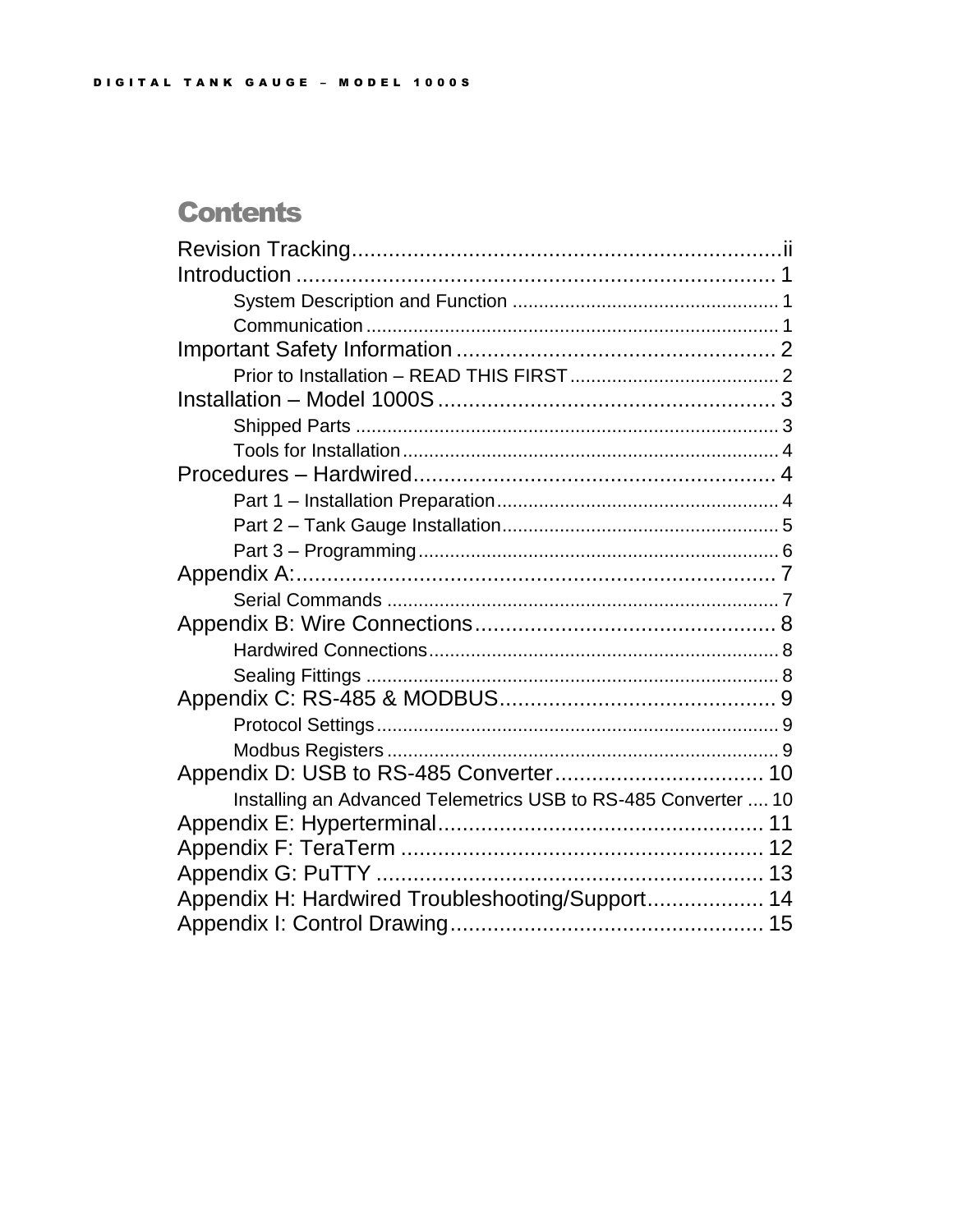## <span id="page-3-0"></span>Revision Tracking

*This Manual may be revised periodically to incorporate new or updated information. A major change in content of the manual also changes the date and revision number of the manual, which appears on the front cover. Listed below are the dates and revisions of each change.*

| Page                    | <b>Revision</b>                                                           | Date             |  |
|-------------------------|---------------------------------------------------------------------------|------------------|--|
| 7,8                     | <b>Updated Appendices</b>                                                 | December 2012    |  |
| $\mathbf{i}$            | Updated Cover - Removed "Draft"                                           |                  |  |
| $\mathbf{1}$            | Formatted Warnings                                                        |                  |  |
|                         |                                                                           |                  |  |
| n/a                     | Corrected Numbering                                                       | March 2013       |  |
| 4, 5, 6                 | <b>Clarified Procedures</b>                                               |                  |  |
| $\overline{2}$          | Power Supply Specs Added                                                  | <b>June 2013</b> |  |
| $\boldsymbol{2}$        | Power Supply Specs Modified                                               | <b>July 2013</b> |  |
| $\boldsymbol{2}$        | <b>Environmental Conditions Added</b>                                     |                  |  |
| $\overline{\mathbf{c}}$ | Use Instructions Added                                                    |                  |  |
| $\overline{2}$          | Warnings Added                                                            |                  |  |
| iv                      | <b>Contents Added</b>                                                     | August 2013      |  |
| A11                     | Style Change                                                              |                  |  |
| A11                     | Clarification/Simplification                                              |                  |  |
| $\overline{2}$          | NRTL Certification Clarified                                              | September 2013   |  |
| 11                      | Appendices added                                                          |                  |  |
| A11                     | Wireless Information Removed, added to<br>separate Manual                 | November 2013    |  |
| A11                     | Language Corrected for UL1203                                             | <b>July 2014</b> |  |
| A11                     | Added Control Drawing and Language to<br>reflect addition of Junction Box | Sept 2014        |  |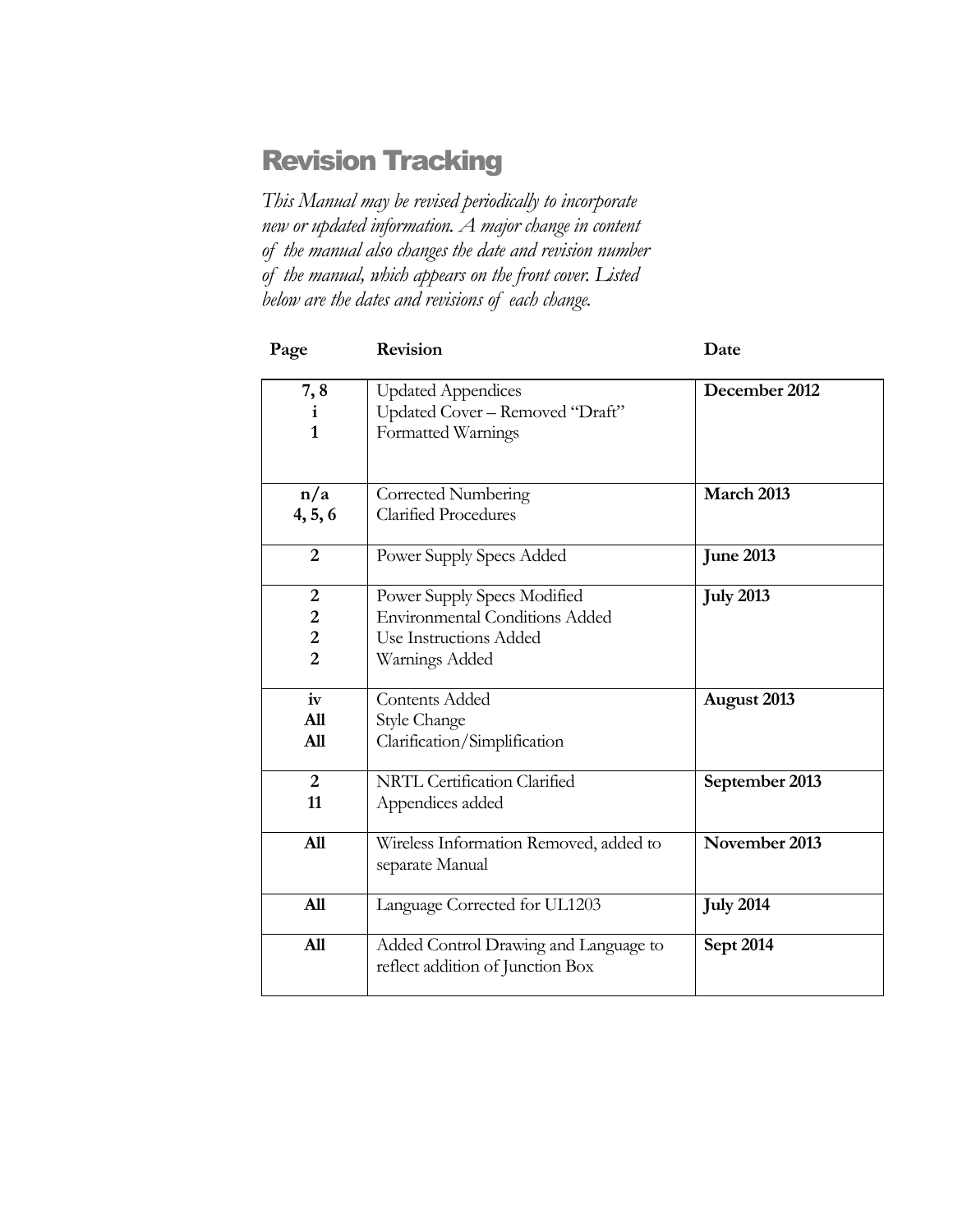## **Section** 1

## <span id="page-4-0"></span>**Introduction**

*This manual covers operation and installation instructions for the Model 1000S Digital Tank Gauge system by Advanced Telemetrics. The Model 1000S is typically installed in above ground storage tanks for real-time fluid level management.* 

#### <span id="page-4-1"></span>System Description and Function

the Advanced Telemetrics Model 1000S Digital Tank Gauge is comprised of a CPU that connects to an array of sensing devices that are sensitive to magnetic proximity. The float or multiple floats ride on the outside of sealed stainless tubing with a sensing element on the inside of the enclosure. The tube is sealed by means of a welded cap on the bottom of the tubing and a CPU headenclosure on the top. The CPU head-enclosure typically sits a few inches above the top of the tank with a junction box attached to make up connections to other gauges and a controller. The gauge is sealed in the tank via a Q245 steel compression fitting and Viton O-ring threaded into coupling entry into the storage tank. **The device tubing,** screws, washers, clips, and cabling are 316L stainless steel. Enclosures are 6061-T6 billet aluminum with double O-ring seals. T

| ICON KEY                       |
|--------------------------------|
| Valuable information           |
| $\triangle$ Safety information |
|                                |

**Digital Tank Gauges** are designed to provide product level and water interface levels in inches as well as fluid temperature below the primary product float. An optional  $3<sup>rd</sup>$  float provides a high-level alarm circuit that is discrete and fully independent from the sensing array.

#### <span id="page-4-2"></span>Communication

The Model 1000S Digital Tank Gauges communicate via RS485 and switch automatically between protocols. The supported communication protocols are Tank Gauge ASCII, MODBUS ASCII, or MODBUS RTU. Each gauge responds to a programmable unique MODBUS address. Details on protocols and a list of commands are in the appendices.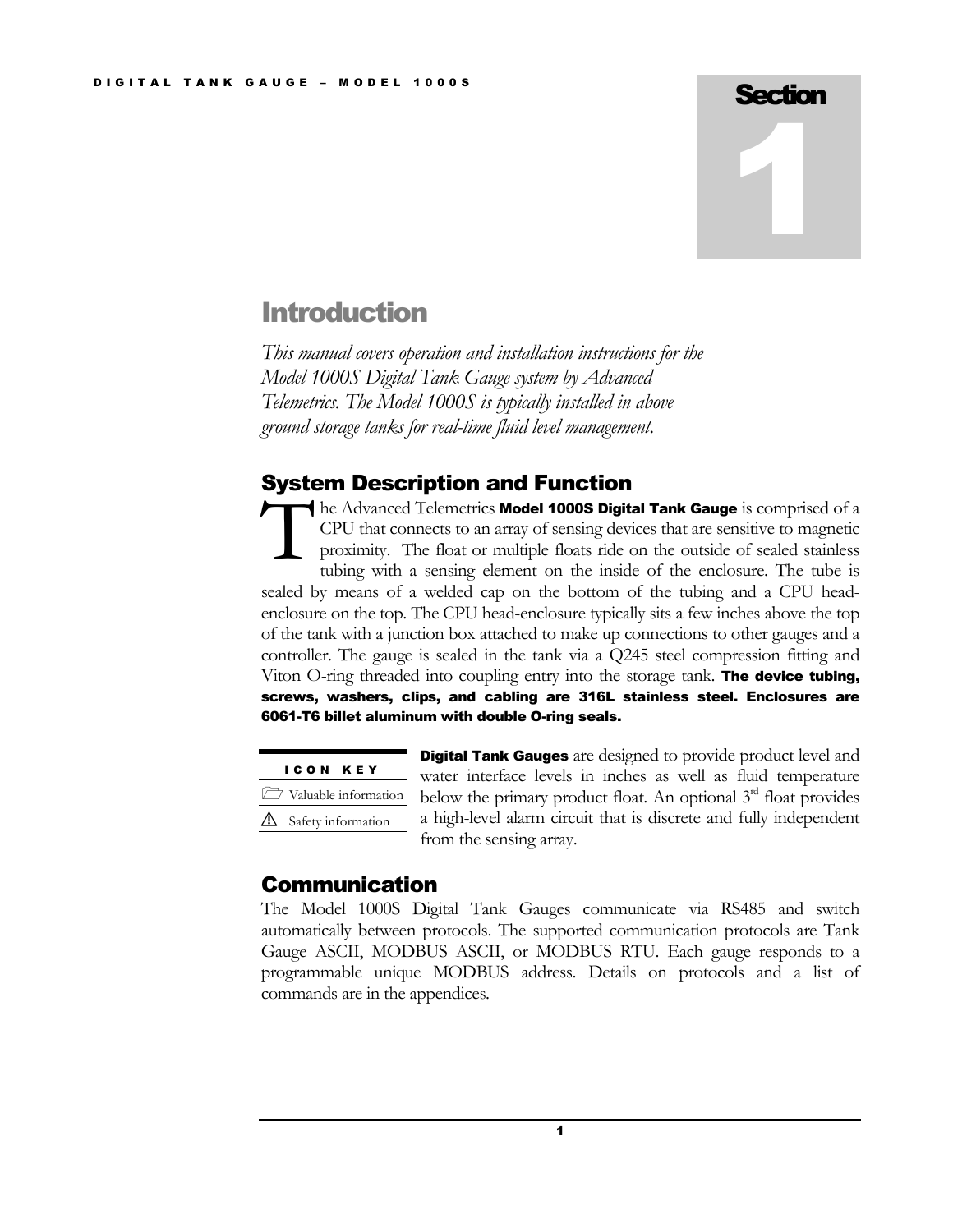## <span id="page-5-0"></span>Important Safety Information



The Model 1000S Digital Tank Gauge is NRTL certified explosion-proof for use in hazardous environments (Class 1, Division 1, Groups C and D) in accordance with UL1203, UL 61010-1, CSA C22.2 No. 30, and CSA C22.2 No. 61010-1. If the equipment is not used in the manner specified by the manufacturer, the protections provided by the equipment may be impaired**.**



#### <span id="page-5-1"></span>Prior to Installation – READ THIS FIRST

CAUTION – A POTENTIAL SHOCK HAZARD EXISTS: Electricity and High-Voltage exists in, and is potentially supplied to, the **Digital Tank Gauge.** Metal surfaces on the equipment may become excessively hot in direct sunlight or excessively cold in freezing temperatures. Maximum operational altitude is 30,000ft. Pollution **Prior to Install:**<br>
CAUTION - A POTENT<br>
and High-Voltage exis<br>
Digital Tank Gauge. M<br>
excessively hot in direct<br>
temperatures Maximum

degree: 4. Operating temperature: -25C to 85C. For use in wet locations, do not remove enclosure caps. There are no serviceable or maintainable parts on this equipment beyond what is described in this manual. In case of malfunction, please contact the factory.

Use only with an NRTL-listed limited power supply. The Model 1000S operates on **12VDC, not to exceed 14VDC.** Examine diagrams showing typical Digital Tank Gauge installation procedures and determine probable install port locations as well as cable and conduit runs. Consult installation instructions before determining temperature rating of cable to be connected to terminals.

The system must be installed following the current national electric code (NEC guidelines, all local interpretations thereof, and applicable state and local electrical codes). Determine location of electrical distribution and breakers. Keep electrical breakers locked-off during installation. Technicians are responsible for following all safety rules and regulations required by their employer and/or the owner or leaseholder of the installation site. These include, but are not limited to, safety requirements for working in hydrogen-sulfide gas environments and static electricity/spark sensitive environments. **Always wear approved FRC, hard-hat, and safety glasses when handling this equipment.** 

Any unauthorized parts used in the Digital Tank Gauge system, or any modifications made to the equipment, will nullify the Limited Warranty. Advanced Telemetrics will not be responsible for any liability claims regarding the performance of modified units. Inspect Digital Tank Gauge and related packages for any signs of shipping damage. Contact shipping company if any damage is noticed. Ensure that all factory-supplied components are accounted for by comparing packing slip to contents received.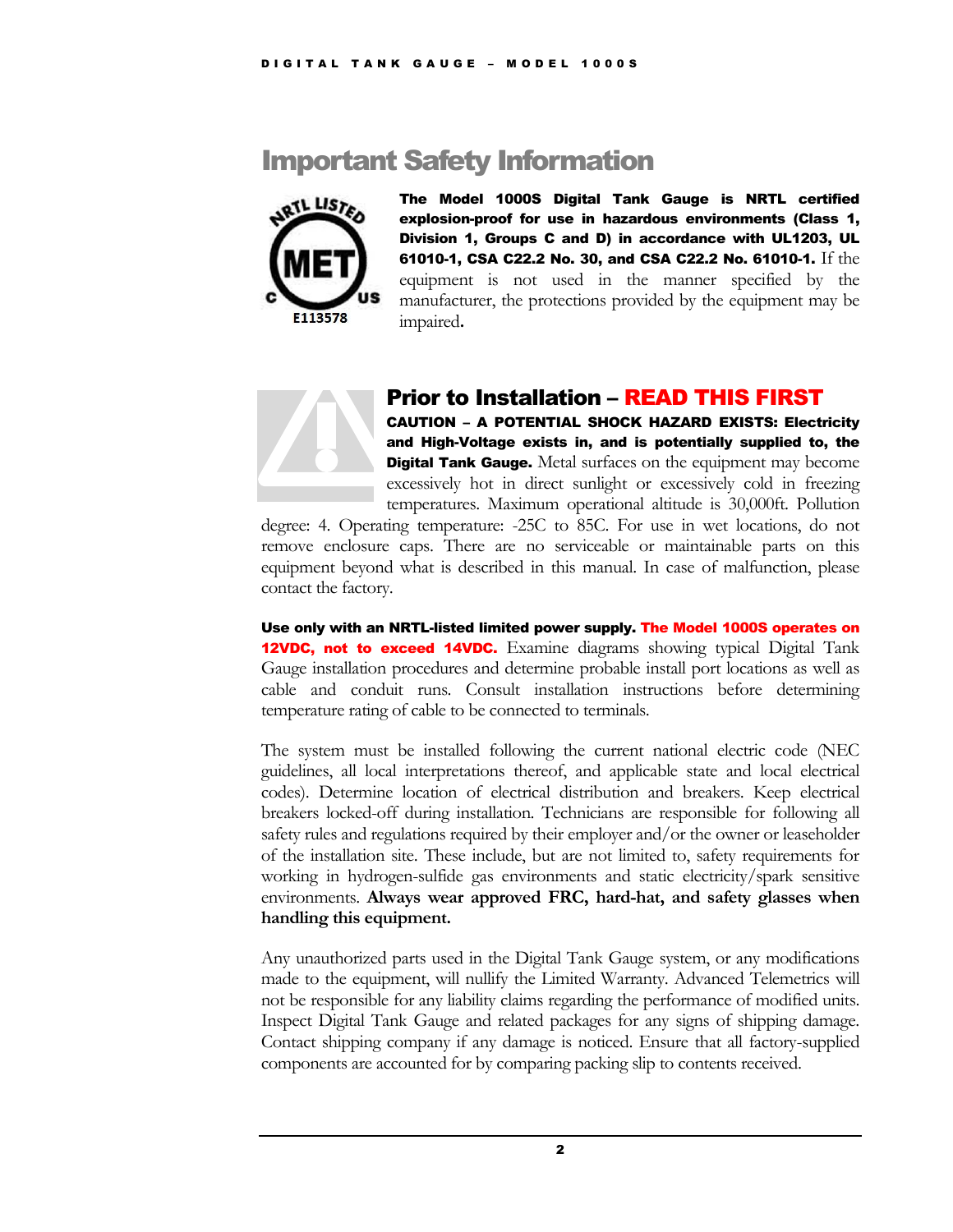## <span id="page-6-0"></span>Installation – Model 1000S

*The following sections describe parts, tools, and preparations and procedures for installing the 1000S Digital Tank Gauge.*



#### <span id="page-6-1"></span>Shipped Parts

The Model 1000S ships in two parts – the sensor assembly and the boxed hardware kit. Check that received shipment is complete and that no parts are missing. Contact the factory if there are missing parts. **Shipped Parts**<br>The Model 1000S ship<br>the boxed hardware ki<br>and that no parts are mi<br>parts.

**Please Note:** These instructions include descriptions and steps for a gauge which includes the HLS  $3<sup>rd</sup>$  Float Option upgrade. If sensors were ordered without this upgrade, ignore parts and steps related to Stop-Rings, markings, High-Level float, and test cable. Parts labeled with  $*$  are included with the HLS  $3<sup>rd</sup>$  Float Option Upgrade only.

#### **Tank Gauge – Includes:**

- **(1) Sensing Array Enclosure** (the gauge).
- **(1) Compression Fitting** on tube with Viton O-ring.
- **(2\*) Pairs of Tube Markings** indicating Stop-Ring positioning.
- **(1) Wire Protector** (covering gauge wiring).

#### **Boxed Hardware Kit – Includes:**

- (1<sup>\*</sup>) High-level Float (attached to Test-Cable and 4"-1" Bushing).
- **(1) Product Float.**
- **(1) Interface (Water) Float.**
- **(1) 4"-1" Reducer Bushing.**
- **(1) Explosion-Proof Junction Box** (including 3/8ths to ½ fitting).
- **(2\*) Stop-Rings** (including washer and tightening-screw).
- **(1) Tank Guard End-Cap** with Hairpin Clip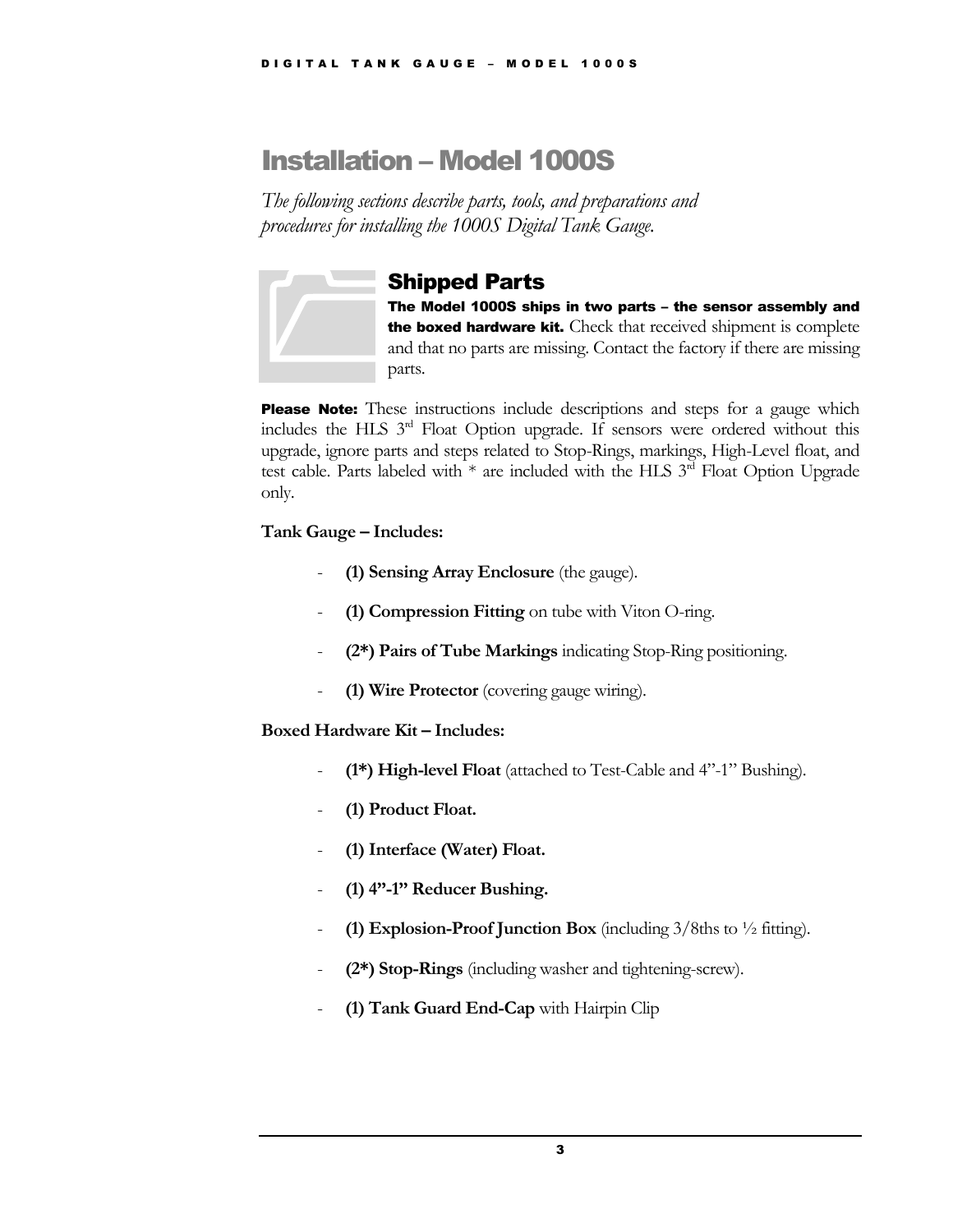

#### <span id="page-7-0"></span>Tools for Installation

CAUTION: The most important installation tools are an individual's Personal Protective Equipment. Do not attempt installation without first PPE. This includes FRCs, Fall-Harness, Safety Glasses, and Safety-Toed Boots/Footwear.

The following tools are recommended for installation:

- **36" Aluminum Pipe Wrench**
- **>12" Channel Locks or Adjustable Wrench**
- **Phillips Screwdriver**
- Personal Computer with terminal-emulation program. (Some suggested programs include TeraTerm, puTTY, and Hyperterminal).
- **Reliable USB-485 Converter.** (Beware of untested converters, as many "brand new" converters are unreliable).

## <span id="page-7-1"></span>Procedures – Hardwired

<span id="page-7-2"></span>



2. Slide the 4"-1" bushing a few inches onto the bottom of the gauge tubing.

- 3. Slide one Stop-Ring onto the gauge tubing without tightening the setscrew.
- 4. Slide the High-Level Float onto the tubing with the float plate facing UP. The HL Float has a red label and an attached test cable that runs through the 4"-1" Bushing.
- 5. Slide the second Stop-Ring onto the tubing without tightening the setscrew.
- **6.** Slide the Product Float onto the tubing with the float plate facing UP. The Product float has a green label and is the largest float by volume.
- 7. Slide the Interface (Water) Float onto the tubing with the label facing UP. The Interface (Water) Float has a blue label and a plate on both ends.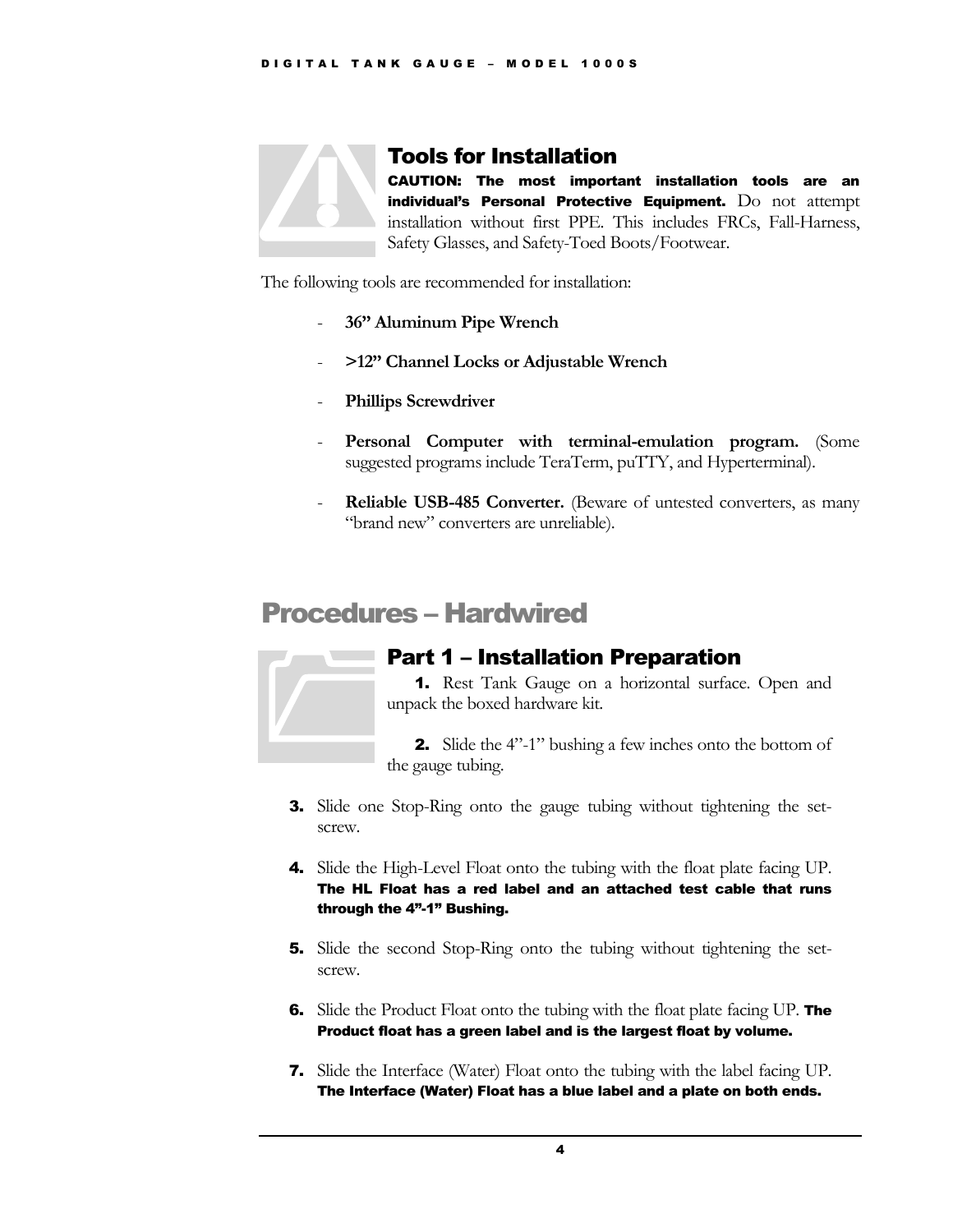<u>∕!</u>∖Wear Safety Glasses for step 8. 8. Position the Tank Guard End-Cap on the bottom of the tubing. Use the hairpin clip to secure the End-Cap in place. Be mindful that the hairpin clip can spring free if not installed correctly. Verify that the hairpin clip is fastened tightly onto the tubing enclosure.

#### <span id="page-8-0"></span>Part 2 – Tank Gauge Installation

Important: Retain the Stop-Rings and high level floats while lowering tubing into tank! (See Step 11)

9. Determine which side of gangway is closest to install port. Position assembled sensor against side of tank/gangway closest to install port. All of the hardware on the tubing should be resting at the bottom of the tubing. 9. Determine whis<br>port. Position assemble<br>closest to install port. All<br>be resting at the botto

10. Lift tank gauge vertically (hand over hand) and position over install port. Avoid contact of the floats against the side of the tank as the gauge is raised. Position the End-Cap over the install port.

- 11. Have a partner hold onto the bottom Stop-Ring as the tube, Product Float, and Water Float are lowered into tank. **Be mindful that the Product** Float and Interface Float do not get stuck in the port as the gauge is lowered; this could cause them to fall and break.
- 12. Fasten the Stop-Rings in their marked positions at the top of the tube. The High-Level Float should sit securely on the bottom Stop-Ring. It is important to verify Stop-Ring positioning is correct for the high-level alarm to function properly.
- 13. Lower the sensor until it is resting on the bottom of the tank. The sensor must be touching the bottom of the tank for readings to be accurate. Use pipe wrench to tighten 4"-1" compression fitting and use adjustable wrench to tighten 1" fitting.
- 14. Pull up on the stainless High-Level Test Cable to ensure High-Level Float is free to move up and down between the Stop-Rings. Tighten the small hex plug where the Test Cable comes out of the 4"-1" to create a seal around the cable after testing is complete.
- 15. Remove the thread protector from the Head Enclosure on the Tank Gauge and attach the Junction Box from the Hardware Kit. Wrenchtighten the swivel fitting between enclosures, but do not over-tighten. Avoid pinching/damaging Head Enclosure wiring when attaching the Junction Box to the swivel fitting.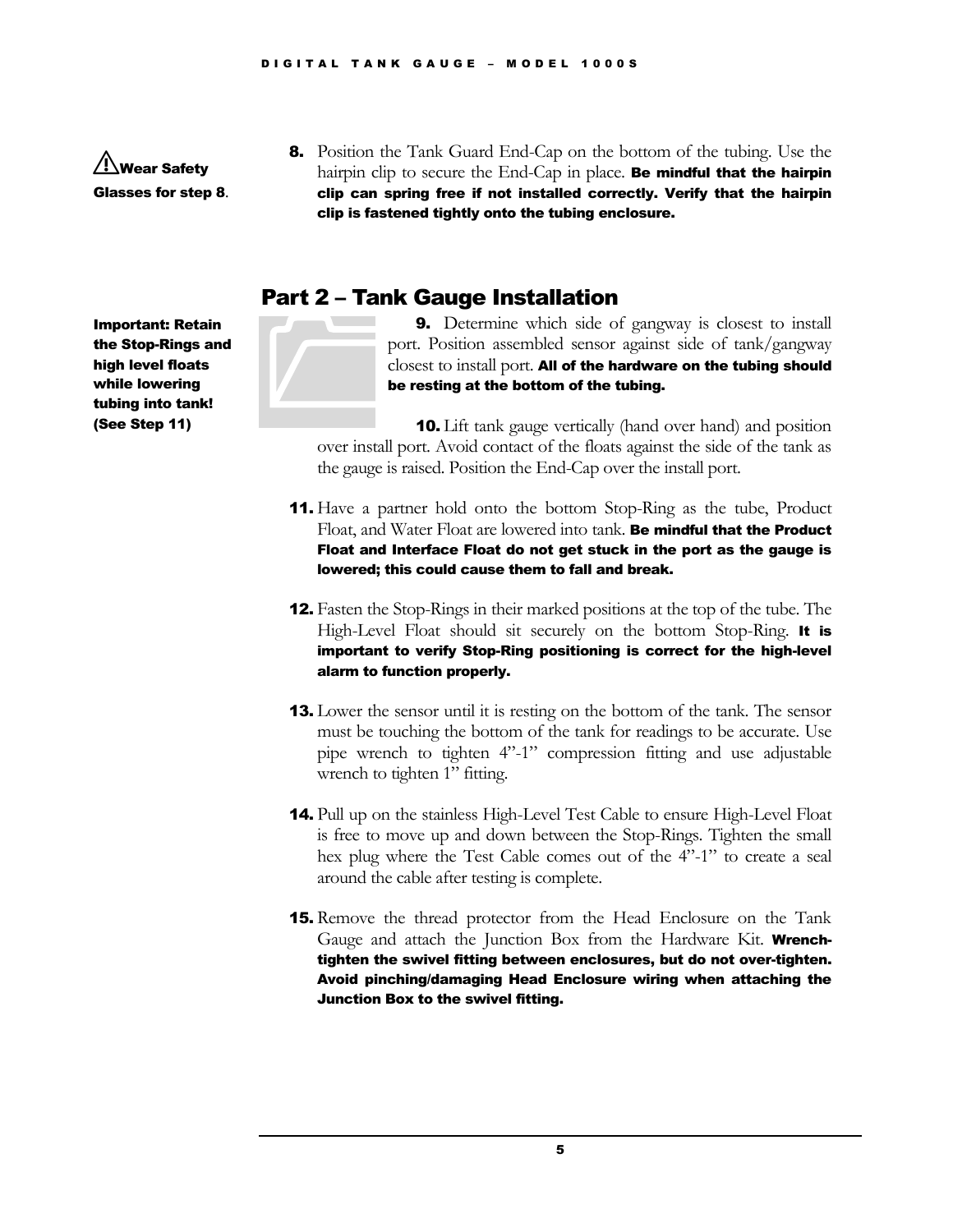## ⚠ Warning:

Temperature of metal surfaces and enclosures can reach temperatures of 185F (85C) and above. Use appropriately rated wire to make up connection with Tank Gauges.

**16.** Leave the Tank Gauge unpowered until Step 18. **See Appendix B for** description of connections and sealing fitting requirements.

17. Repeat steps 1-16 for all gauges on site, leaving all unpowered.

#### <span id="page-9-0"></span>Part 3 – Programming

Use a trusted USB-RS485 converter to connect PC to the Tank Gauge RS485 line at the control box: A (Tx/Rx Pos., Green) and B (Tx/Rx Neg., White)

Verify that there are no additional 485 signals on the line (no polls/queries from RTU/PLC or app cards/modules). The gauge will not respond if there are multiple conflicting query sources are on the 485 line.



18. Connect 12VDC to the first gauge for renaming. Connecting power to one gauge at a time is the best way to avoid addressing conflicts. The factory default MODBUS address can be found on the headcap. **18.** Connect 12VI<br>Connecting power to a<br>avoid addressing contraddress can be found of<br>**19.** In any terminal

**19.** In any terminal program, use the  $U#HIDT#H$ command to address the gauge as required. Substitute the first " $##$ " with the starting/default MODBUS address of the gauge, and substitute the second "##" with the ending/desired MODBUS address.

#### Example: Entering U01IDT22 and pressing <enter> changes the tank gauge address of unit ID 01 to ID 22. The newly-renamed unit 22 will respond with "U22NewIDTankYOk".

20. Use a query command to confirm communication at the control box for the renamed gauge. Use U##? and press <enter> (using the MODBUS address in place of ##). Look for a response from the gauge to confirm new MODBUS address.

Example: Entering U22? and pressing <enter> will return the gauging information for tank gauge address 22. The returned data string will appear like this: U22D219.53D011.24F074E0000W0000C7141. This indicates a product (total) level of 219.53" and a water (interface) level of 11.24" with a temperature in the tank of 74 degrees Fahrenheit.

- 21. Repeat steps 18 through 20 for all the gauges on site.
- 22. Once all Tank Gauges are renamed to desired scheme, disconnect USB-485 converter and connect the user's controller to the 485 loop. The Tank Gauges are now ready for use with user controller/PLC. Cycle power to the Tank Gauges as a final step.

For more information on terminal program setup, see Appendices.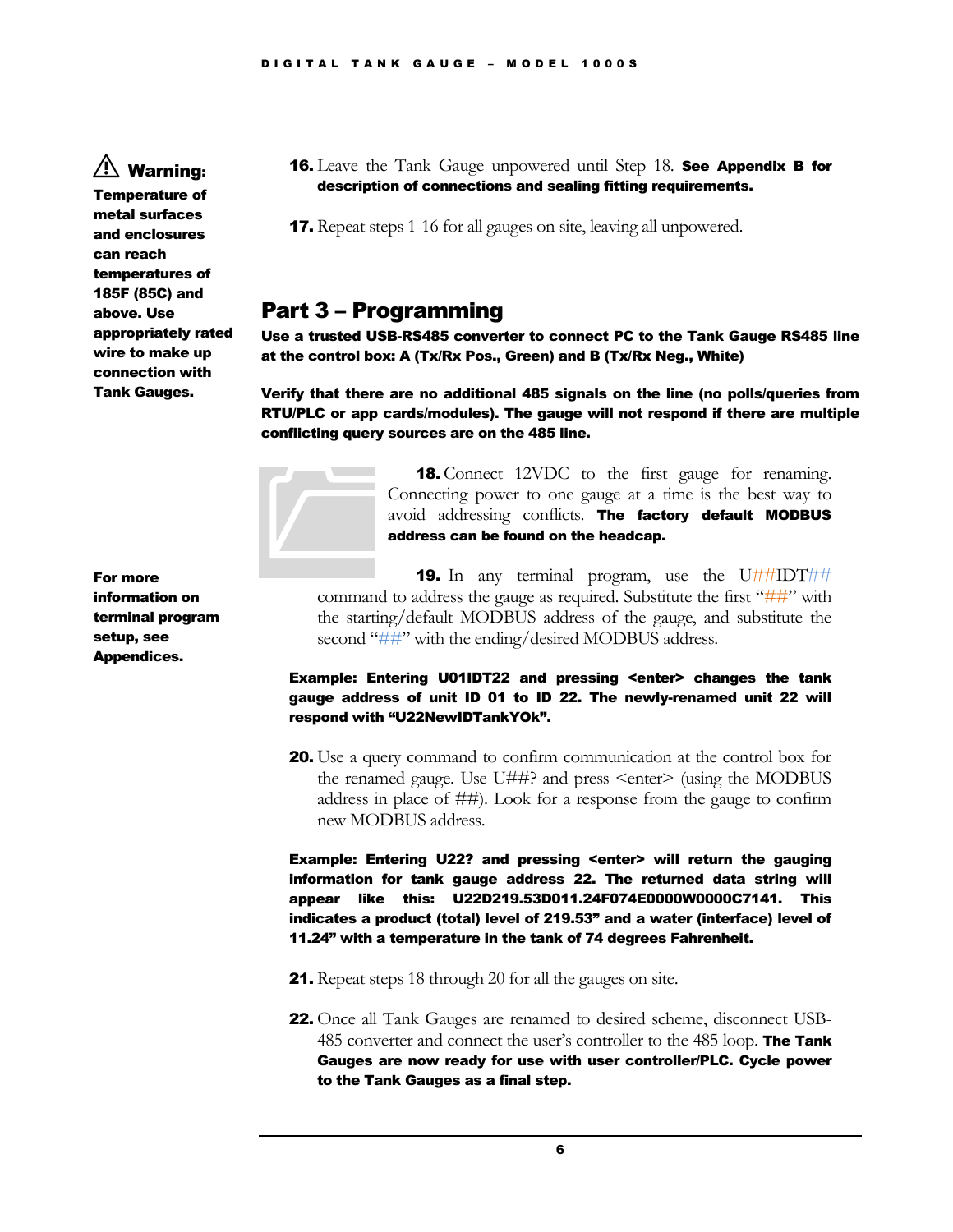## <span id="page-10-0"></span>Appendix A:

#### <span id="page-10-1"></span>Serial Commands

The following are the most commonly used commands for programming and querying the Tank Gauge. Use all capital letters.

#### U##IDT## <enter>

Changes Tank Gauge with ID ## to new ID **##**.

#### U##? <enter>

Returns product, interface, and temperature string for device ID  $\#$ #. Use ID 00 to query gauge with unknown ID (all gauges respond to ID  $(0)$ ). Only use  $(0)$  with a single gauge on the line to avoid multiple gauges responding at once.

#### U##SETUP <enter>

Returns user-entered setup information for device ID ##. This command returns unit ID, programmed number of sticks, programmed number of floats, programmed halls disabled (for third float), level offsets, resistor status, and other info.

#### U##OLXXXX.XXX <enter>

Sets offset for ID  $#$ # **product/total** level as XXXX.XXX. Substitute offset inches and thousandths for XXXX.XXX. Use offsets only as a last resort! Offsets are only recommended in rare circumstances.

#### U##OWXXXXX.XXXX <enter>

Sets offset for ID **## water/interface** level as XXXX.XXX. Substitute offset inches and thousandths for XXXX.XXX. Use offsets only as a last resort! Offsets are only recommended in rare circumstances.

#### U##TR4851 <enter>

Turns ON termination resistor for ID  $\#$ #. Use this command to activate an internal termination resistor option to eliminate noise and reflections. **Use only on the last device on the 485 line.**

#### U##TR4850 <enter>

Turns OFF termination resistor for ID ##. Use this command to restore factory default setting of OFF to the termination resistor option.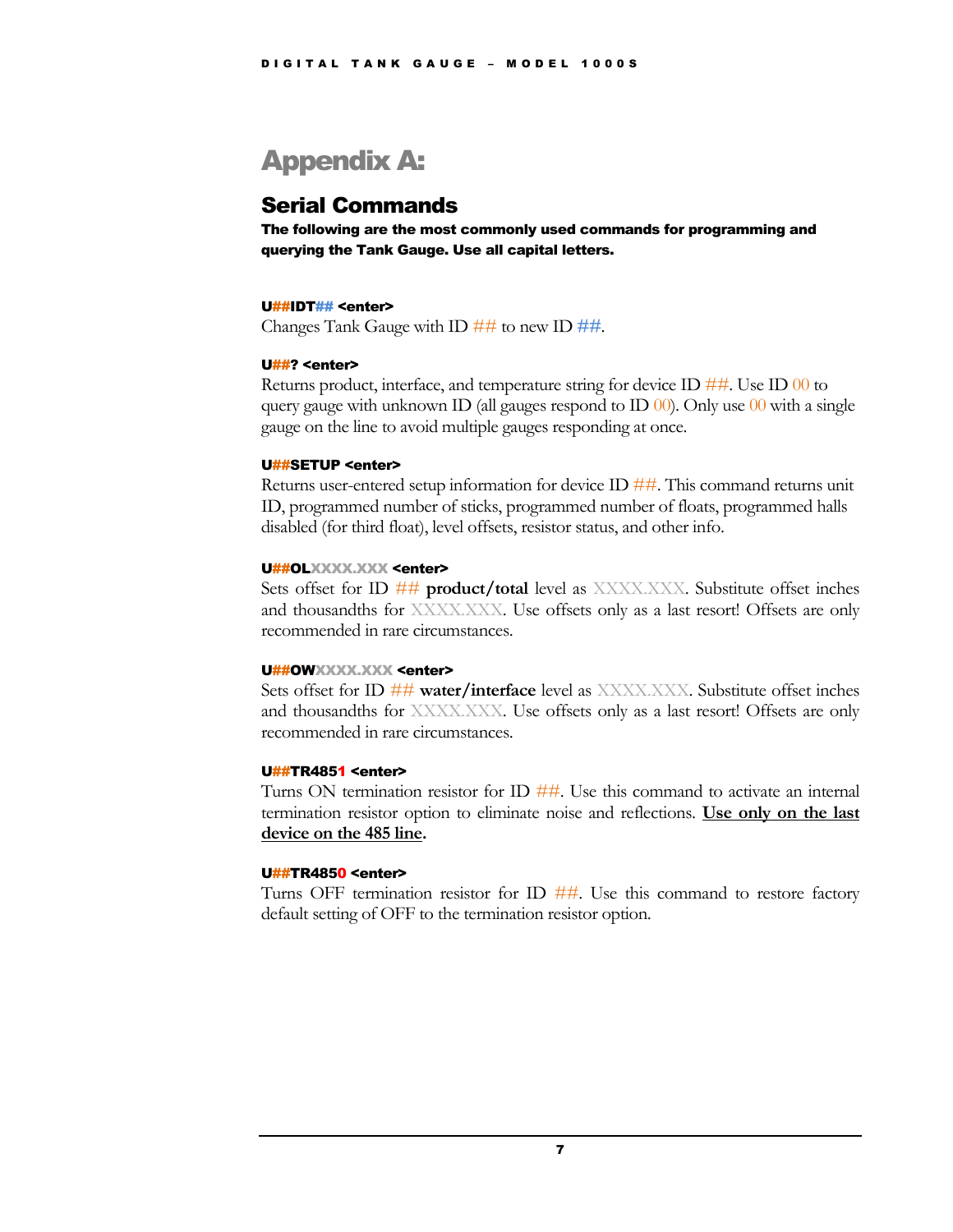CAUTION: SEE IMPORTANT **SAFETY** INFORMATION SECTION BEFORE CONNECTING POWER TO TANK GAUGES.



<span id="page-11-0"></span>**Appendix B: Wire Connections**<br>
The Model 1000S Hardwired Tank Ga<br>
Connecting more than 12VDC to a Hiresult in permanent damage to the electro The Model 1000S Hardwired Tank Gauge operates on 12VDC. Connecting more than 12VDC to a Hardwired Tank Gauge will result in permanent damage to the electronics.

### <span id="page-11-1"></span>Hardwired Connections

Interestingly, there is very little industry agreement on the "correct" usage of the  $H^{(k)}$  and  $H^{(k)}$  designations for Tx/Rx Positive and Tx/Rx Negative. Always try switching A and B and cycling power when troubleshooting communications between the Tank Gauge and another device.

**Green** – **A**: RS-485 Tx/Rx (+) Positive

White  $-$  **B**: RS-485 Tx/Rx  $\left(-\right)$  Negative

**Black** – 12VDC Negative

Red – 12VDC Positive

Blue/Blue – Discrete High-Level Alarm Circuit, Normally Closed

## <span id="page-11-2"></span>Sealing Fittings

To meet UL1203 standards for hazardous locations, sealing fittings must be used.

USA: Conduit runs must have a sealing fitting connected within 18 inches of the enclosure.

Canada: A seal shall be installed within 50 millimeters of the enclosure. Un scellement doit etre installe a moins de 50 millimetres du boitier.

A control drawing is included in this manual at the end of the document:

See Appendix I for the control drawing showing enclosure connections and sealing fittings.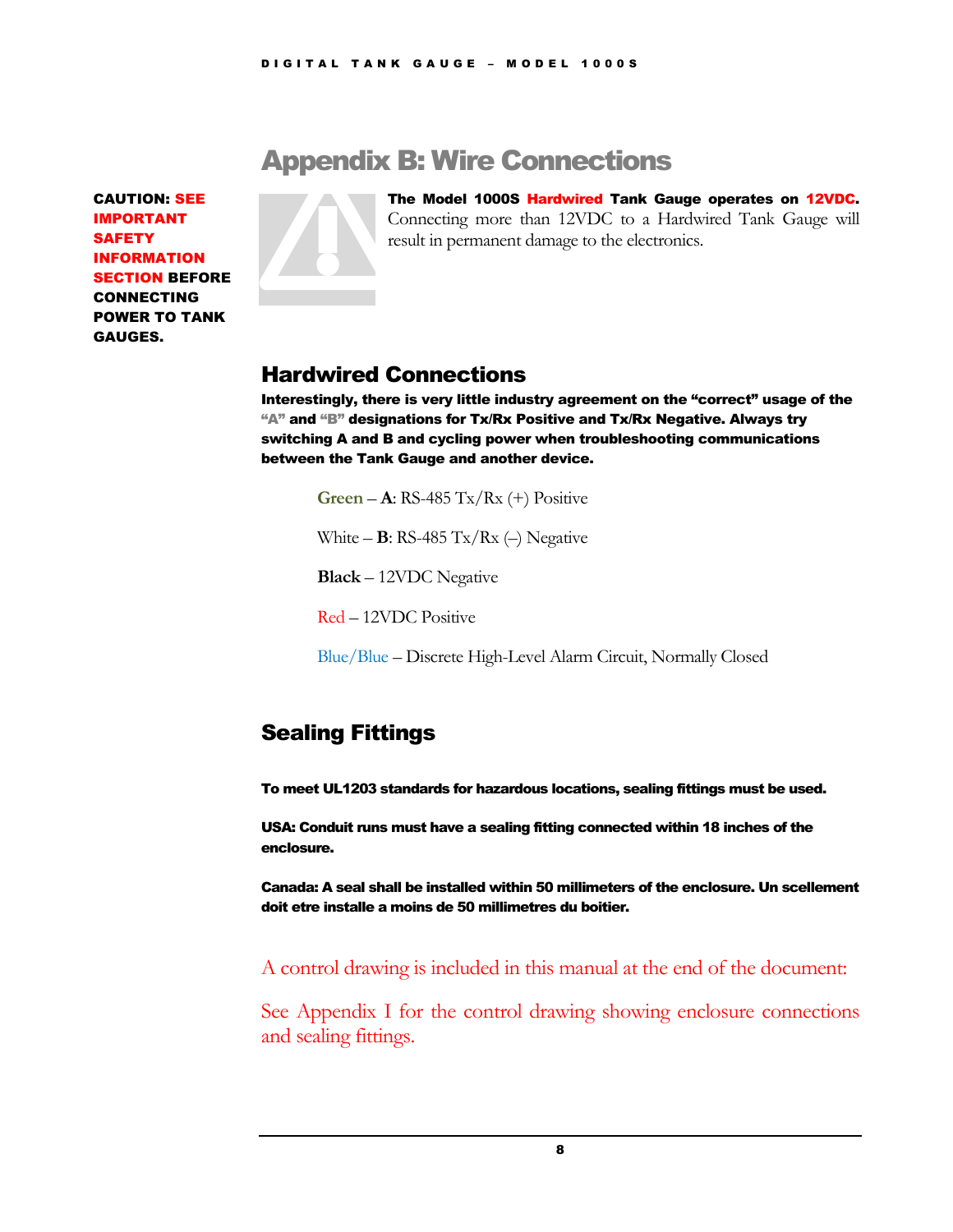## <span id="page-12-0"></span>Appendix C: RS-485 & MODBUS



The Model 1000S Digital Tank gauge switches automatically between MODBUS ASCII, MODBUS RTU, and Tank Gauge ASCII protocols. Only one protocol can be used at a time. Always disconnect RTU/PLC/Controller from RS-485 line before attempting to communicate with Tank Gauges using a PC for programming or troubleshooting. The Model 1000S Digitation<br>between MODBUS AS<br>ASCII protocols. Only<br>Always disconnect R1<br>before attempting to<br>PC for programming of

#### <span id="page-12-1"></span>Protocol Settings

The default data settings for communicating with the Tank Gauges and Master Radio are listed below.

Baud Rate – 9600

Parity – None

Data Bits – 8

Stop Bits  $-1$ 

#### <span id="page-12-2"></span>Modbus Registers

Function Code – 03 (Holding Registers) Data Type – Floating Point Byte Order – Word Swapped

0001-0002 (40001-40002) – Product/Total Level in Inches

0003-0004 (40003-40004) – Water/Interface Level in Inches

0005-0006 (40005-40006) – Temperature in Degrees Fahrenheit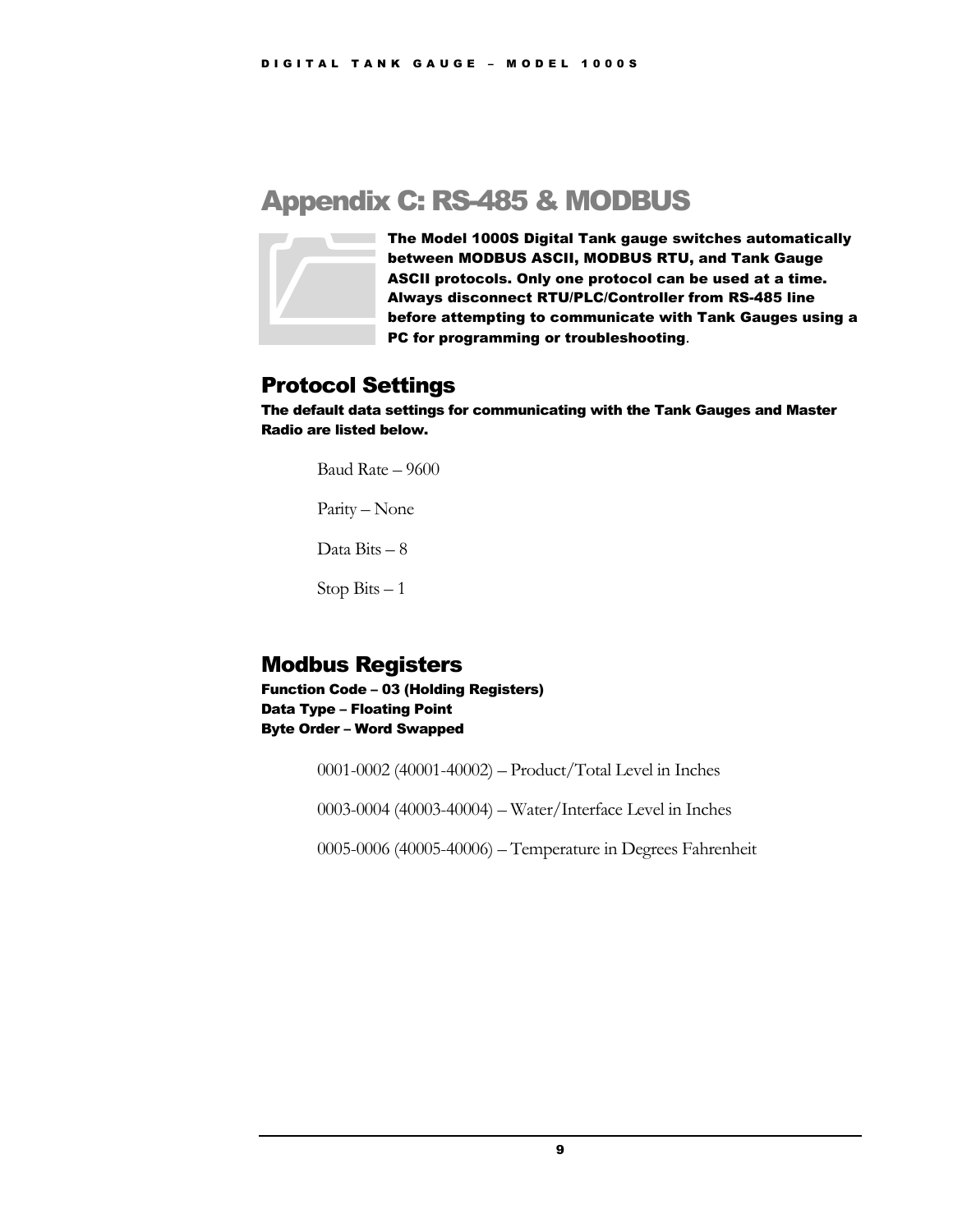## <span id="page-13-0"></span>Appendix D: USB to RS-485 Converter



An RS-485 to Serial converter is needed to communicate with a Tank Gauge or multiple Tank Gauges with a PC. Use a tested and reliable converter for programming and troubleshooting. Be wary of untested "new" converters, they are notoriously unreliable. Advanced Telemetrics offers an RS-485 converter assembly for communicating with the Digital Tank Gauges An RS-485 to Serial co<br>
Tank Gauge or multip<br>
and reliable converter<br>
wary of untested "<br>
unreliable. Advanced<br>
assembly for commu

devices. Contact Advanced Telemetrics at 800.382.1482 for more information.

The following instructions describe installation and pin-out for the Advanced Telemetrics USB to RS-485 converter.

USB to RS-485 Converter pin-out:

\* Tank Gauges use Half-Duplex RS-485.

| <b>Connection</b><br><b>Pole</b> | <b>Data Output</b> | <b>Full Duplex</b>  | Half-Duplex*               |
|----------------------------------|--------------------|---------------------|----------------------------|
|                                  | $T/R+$             | Send (A+)           | <b>RS-485 (A+) (Green)</b> |
|                                  | $T/R-$             | Send (B-)           | <b>RS-485 (B-) (White)</b> |
|                                  | <b>RXD+</b>        | <b>Receive (A+)</b> | N/C                        |
|                                  | <b>RXD-</b>        | <b>Receive (B-)</b> | N/C                        |
|                                  | <b>GND</b>         | <b>Ground</b>       | <b>Ground</b>              |

#### <span id="page-13-1"></span>Installing an Advanced Telemetrics USB to RS-485 Converter

- 1. Insert installation CD into CD-ROM drive of PC.
- 2. Plug USB-485 Converter into USB port of PC/Laptop
- 3. Allow Windows to find/install new hardware device. If prompted to specify directory for driver files, choose the CD-ROM drive where installation CD is inserted.
- 4. Test USB-485 Converter with Terminal Program and Tank Gauge use test clips and converter assembly to connect to Green/White wires of Tank Gauge. Supply 12VDC to Tank Gauge and use Terminal Program to initiate comms.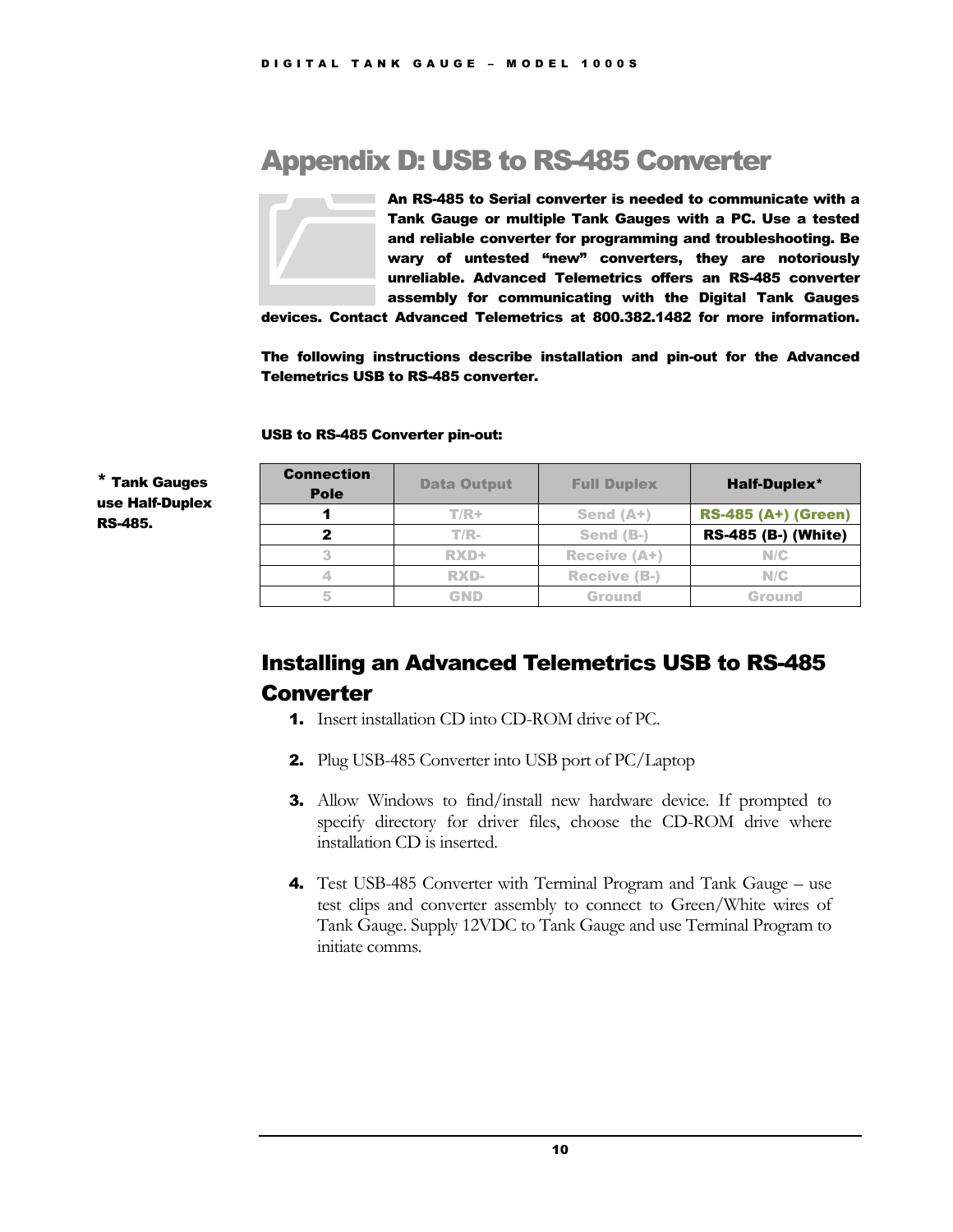\*Users are advised to download and use TeraTerm or PuTTY as instead of Hyperterminal, as they are simpler to configure and navigate.

## <span id="page-14-0"></span>Appendix E: Hyperterminal

Hyperterminal is a terminal emulator that was bundled with Windows Vista and XP (and older versions of Windows) but was removed from Windows 7 and 8. Users of Windows 7 or 8 are encouraged to download TeraTerm or PuTTY instead of Hyperterminal. Hyperterminal is a te<br>Windows Vista and XI<br>removed from Window<br>encouraged to down<br>Hyperterminal.

The following instructions will configure Hyperterminal to communicate with the Digital Tank Gauge.

- 1. Open Hyperterminal and Open a new connection. Name the connection "Advanced Telemetrics" and click OK.
- 2. In the 'Connect to' window, select the dropdown menu for "Connect using" and select the Comm Port ID that corresponds to the Comm Port where USB-to-RS485 converter is connected to PC.
- **3.** Com properties '9600 N-8-1' should appear in the info box on the bottom of the Hyperterminal window. If they do, the program is ready to communicate with the Digital Tank Gauges.
- 4. If they do not and the info box says "auto-detect", Click 'Disconnect' / 'Hang Up'.
- 5. Open File>Properties>Configure and select correct com settings (Bits Per Second: 9600, Parity: None, Data Bits: 8, Stop Bits: 1). Click OK and exit the Configuration menu.
- 6. Open File>Properties, go to Settings tab, and click the 'ASCII Setup" button.
- 7. Check the boxes for 'Send line with line feeds' and 'Echo typed characters locally'.
- **8.** Click 'Call' to open communication with Digital Tank Gauges.
- **9.** If the Com properties info box does not display 9600 N-8-1 and instead displays "auto-detect", click 'Disconnect' / 'Hang Up' and repeat **step 5** and step 8.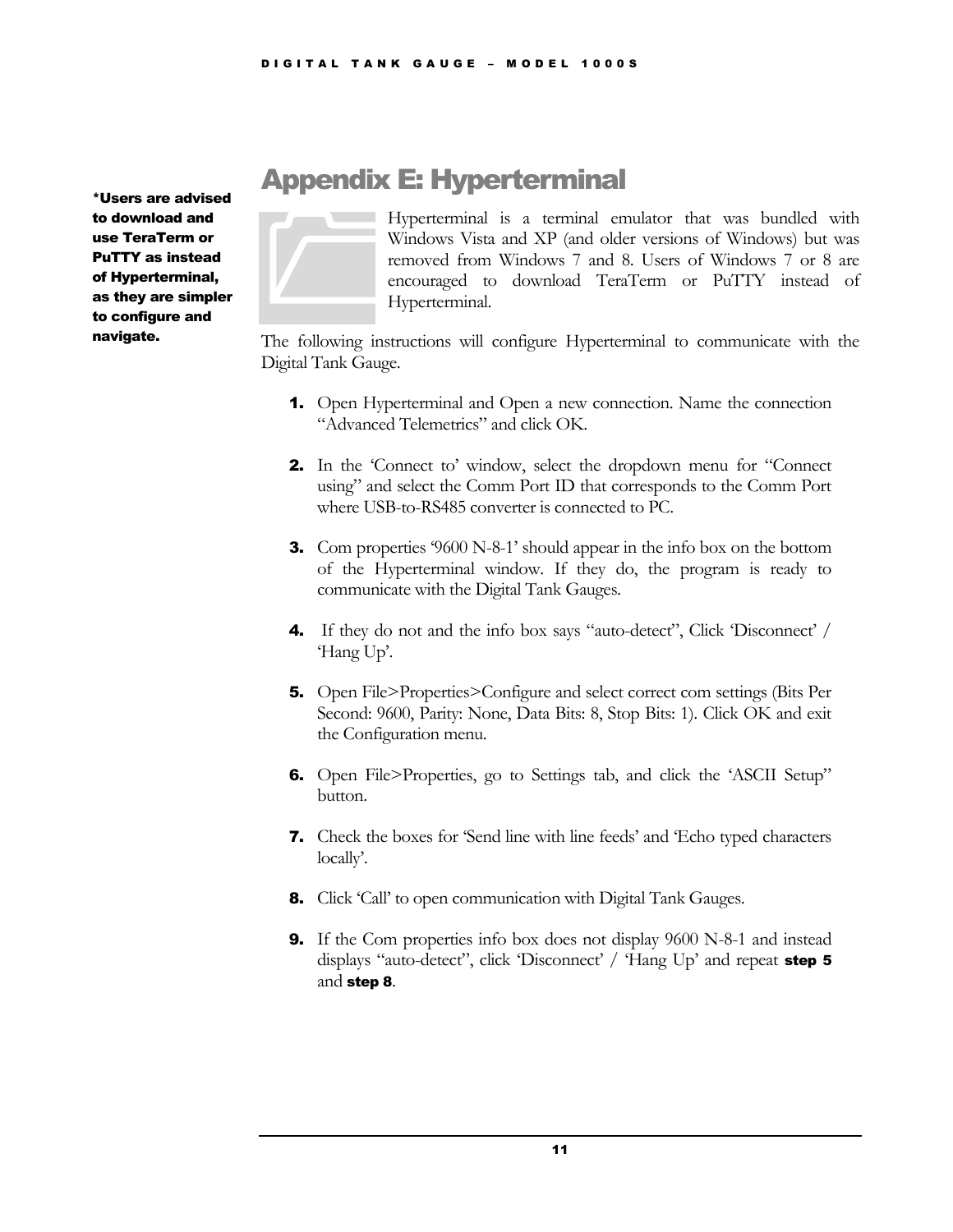## <span id="page-15-0"></span>Appendix F: TeraTerm

TeraTerm is a free, software-implemented, open-source serial tool and terminal emulator available for download online. It is the recommended program (unofficially) for use with the Advanced Telemetrics Tank Gauges due to its simplicity and ease-ofconfiguration. See <http://www.auelectronics.com/forum/index.php?topic=206.0> for more information about TeraTerm and a link to download.

- 1. Download TeraTerm.
- 2. When installing, at the 'Select Components' step, de-select everything except for 'TeraTerm and Macro'. Click Next and continue with installation. Windows 7 users, ignore C:\\Windows\Fonts error.
- 3. Click Finish and Launch TeraTerm.
- 4. Open a New Connection and select 'Serial'. Use the 'Port' dropdown to select the serial port where the USB-485 converter is connected. One of the benefits of TeraTerm is that the dropdown should automatically populate without the need to verify com port assignments in Control Panel.
- 5. Select Setup > Terminal… and check the box for 'Local Echo'.
- 6. Select Setup > Serial Port… and select 9600 baud, 8 data bits, 'none' Parity, 1 stop bit, and 'none' flow control. (These settings should be default).
- 7. Select Setup > Save Setup and name the setup "Advanced Telemetrics".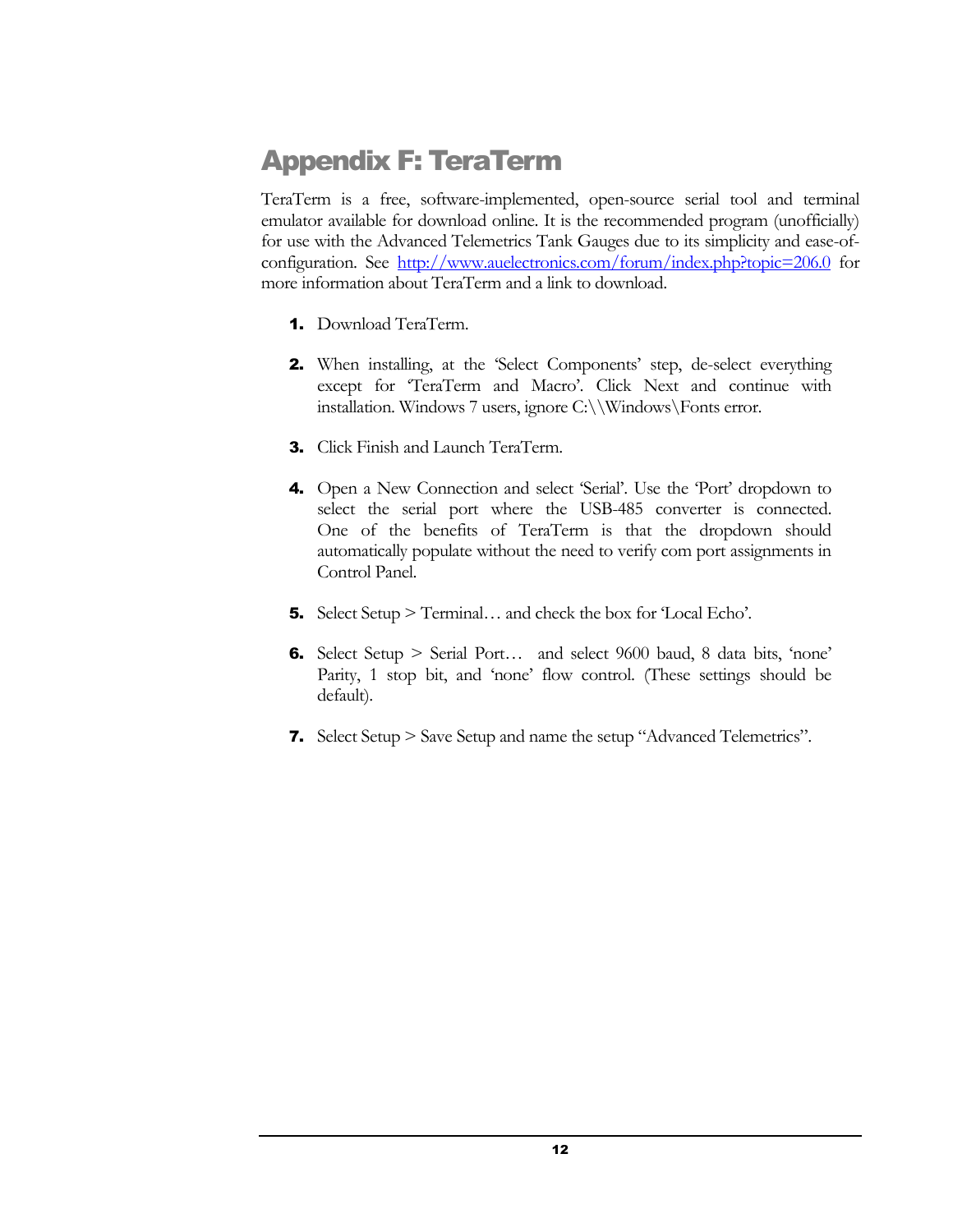## <span id="page-16-0"></span>Appendix G: PuTTY

PuTTY is an SSH and telnet client developed originally by Simon Tatham for Windows. It is open-source software that is available with source code and developed/supported by volunteers. Putty.exe is available for download here: <http://www.chiark.greenend.org.uk/~sgtatham/putty/download.html>

- 1. Download and install PuTTY.
- **2.** Run the PuTTY client (putty.exe)
- 3. Select the bubble for "Serial". In the "Serial line" box, select COM port where USB-RS485 converter is connected. Enter 9600 in the "Speed" box.
- 4. On the Category tree, select "Terminal".
- **5.** Check the boxes for "Auto wrap mode initially on", "Implicit CR in every LF", "Implicit LF in every CR", and "Use background color to erase screen".
- 6. Check the "Force on" box for Local echo.
- 7. On the Category tree, select "Session".
- 8. Go to the Saved Sessions box and enter "Advanced Telemetrics" and click Save to save the profile settings under Advanced Telemetrics. This will be the profile to load each time PuTTY is used.
- 9. Remember to select COM port number each time PuTTY is used.

\*\*\*Note COM port numbers can change each time USB-485 converter is attached to PC. To determine the COM port number where USB-RS485 converter is plugged in, open the Start Menu, right-click My Computer, click Manage, click Device Manager, click the dropdown arrow for Ports (COM and LPT). This will display all attached devices and their ports.

**10.** Click "Open" to open the saved "Advanced Telemetrics" connection.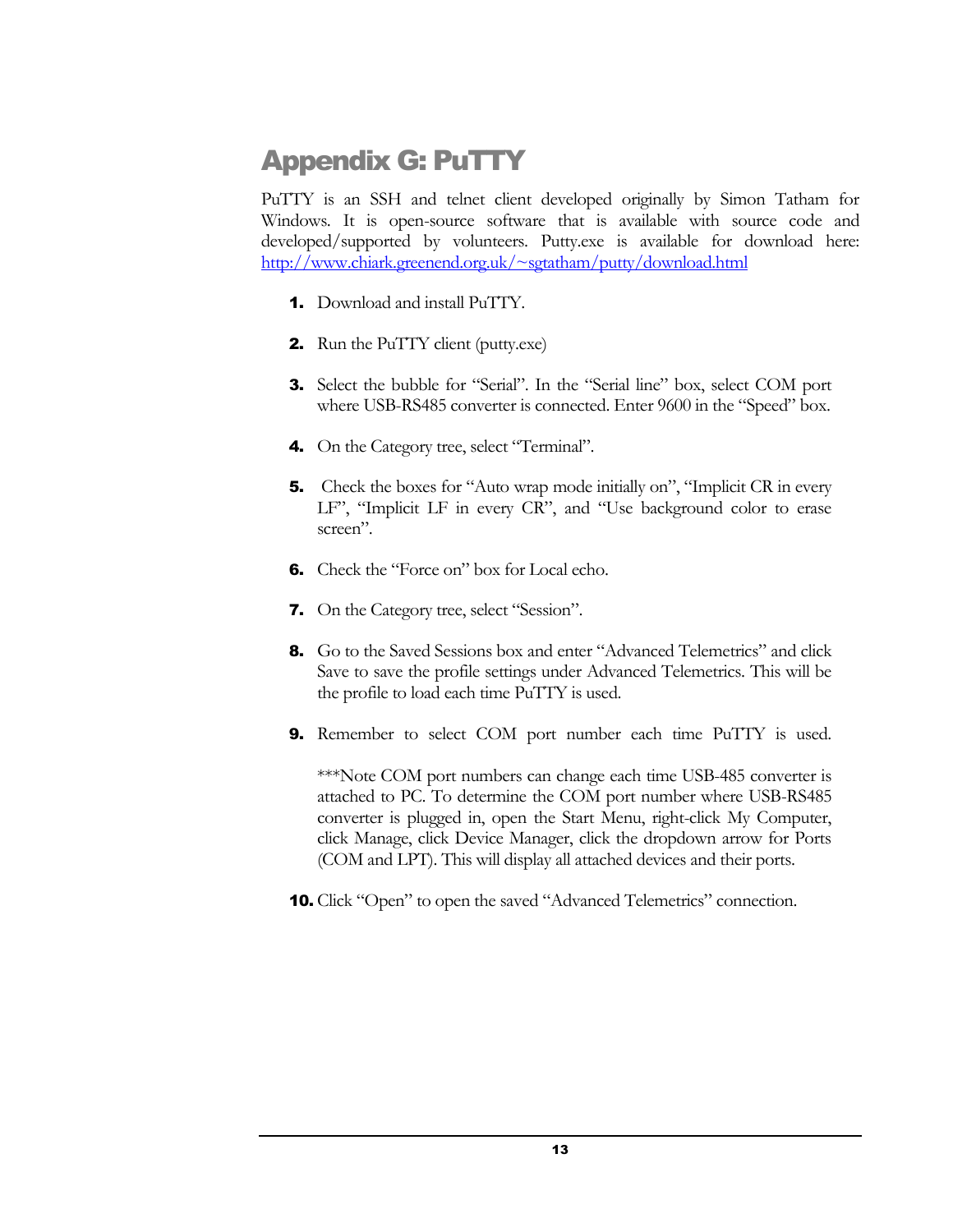## <span id="page-17-0"></span>Appendix H: Hardwired Troubleshooting/Support

#### Do not, under any circumstances, remove the head cap from the head of the gauge unless it is with express factory approval.

Always verify that there is only one MODBUS master device on the RS485 line at any given time. To communicate with a Digital Tank Gauge or Gauges using a computer and serial tool, be sure to disconnect any PLC or RTU from the 485 line to avoid communication conflicts. The Digital Tank Gauge switches automatically between MODBUS ASCII, MODBUS RTU, or TANK GAUGE ASCII (serial commands listed in Appendix A). Only one "language" at a time can be used.

Always verify correct wiring and junction box connections are secure.

Cycle power to the Tank Gauge(s) any time RS485 wiring configurations are adjusted or changed.

Current draw of a healthy unit should start up around 16mA for 4 seconds and then settle around 23-24mA. For issues involving incorrect current draw, contact the factory before proceeding.

High-level switches are custom-set at the factory. Do not attempt to adjust high-level switch location without contacting the factory. Failure to correctly adjust float position, switch position, and sensor programming will result in a major unit failure.

#### Troubleshooting Queries (Contact the Factory):



If readings are incorrect or inconsistent, use SETUP, RAWHALL, and RAWHALLF commands (See Appendix A) and copy+paste device responses into a text file for reference. The text file can be emailed to **support**( $\ddot{Q}$ ) advanced telemetrics.net for review by the factory to assess device health. If readings are incorre<br>and RAWHALLF comm<br>device responses into<br>be emailed to support(<br>factory to assess device

Be sure to include all relevant location information, device specs and serial number, and technician company/contact information. After sending device health query to the email listed above, feel free to contact Support at (505) 635-1048. Issues can usually be identified and resolutions assessed within a few minutes of receipt of a troubleshooting email query.